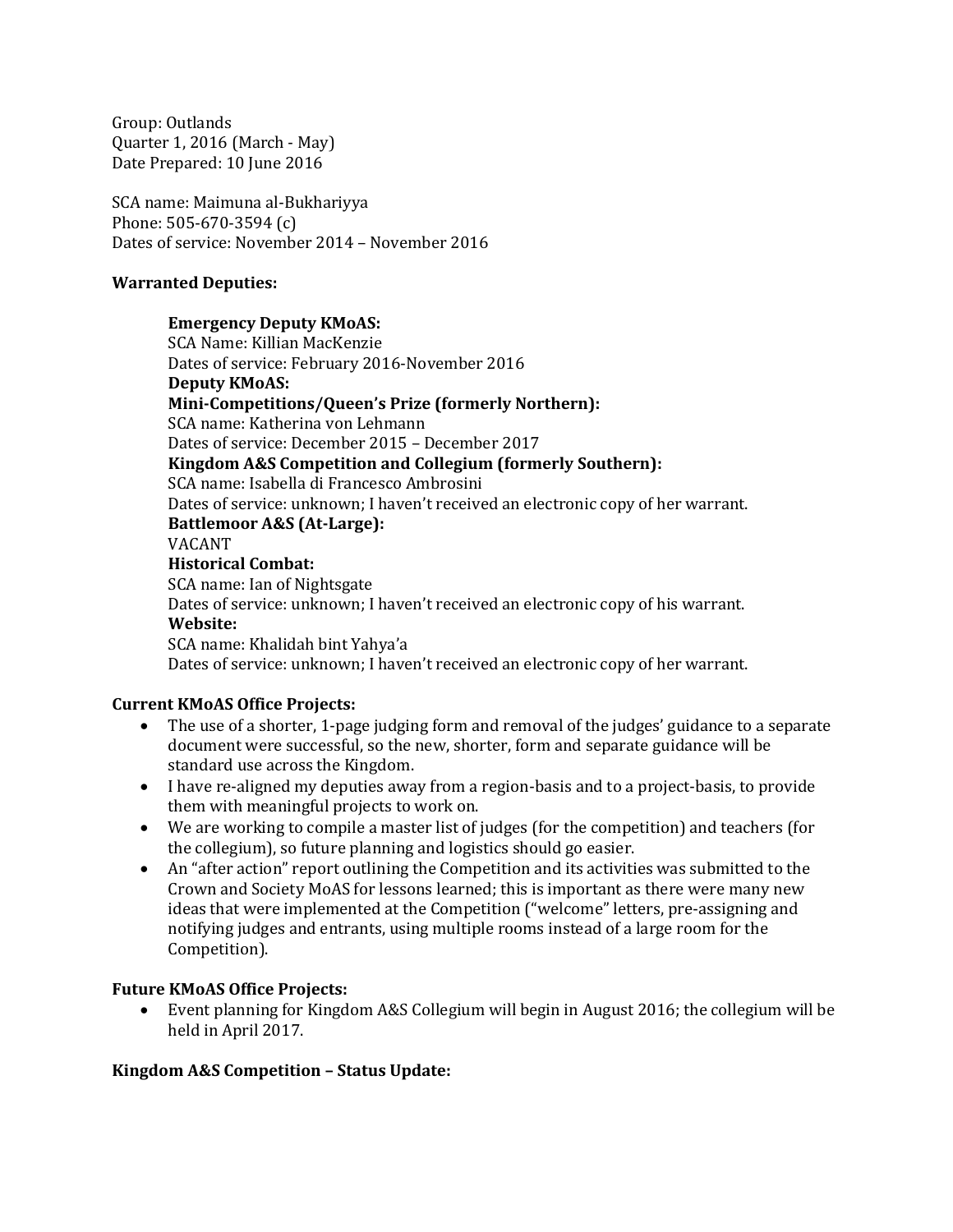- Due to a change in Kingdom Law, the Kingdom A&S Competition is held on the second weekend of April in even years. The College of St. Golias hosted Kingdom A&S Competition, in April 2016.
- The deputy responsible for logistics and coordination with the event steward was THLady Isabella di Francesco Ambrosini.
- An "after action" report outlining the Competition and its activities was submitted to the Crown and Society MoAS for lessons learned; this is important as there were many new ideas that were implemented at the Competition ("welcome" letters, pre-assigning and notifying judges and entrants, using multiple rooms instead of a large room for the Competition).

# **Kingdom A&S Collegium – Status Update:**

- Due to a change in Kingdom Law, the Kingdom A&S Collegium has been established and is held on the second weekend of April in odd years. 2017 will see our second Kingdom-wide collegium in many years, although the Northern and Southern halves of the Kingdom have put on successful A&S collegia.
- The deputy responsible for logistics and coordination with the event steward is THLady Isabella di Francesco Ambrosini.
- Groups have been invited to submit event bids for this event; to-date, no groups have submitted a bid, although a few groups have sent correspondence indicating they are interested in looking into it.

## **A&S Activities of Note (events, displays, competitions, etc.):**

- To get artisans more comfortable with displaying at smaller events and to prepare them, incrementally, for larger A&S competitions and Kingdom A&S and interkingdom Wars, local groups are encouraged to support artisans' displays and local competitions. The deputy responsible for these is Baroness Katherina von Lehmann.
- Kingdom A&S Competition:
	- o Champion: Lady Anne Elizabeth Morley

# **A&S Classes in Local Groups:**

- Aarquelle (Shire)
	- $\circ$  Inkle weaving; silk banner painting; Middle Eastern drumming; lampworking; garb.
- al-Barran (Barony)
	- o Documentation; needlework; scribal; sewing; armoring.
- Blackwater Keep (Shire)
	- o Calligraphy & illumination; bowyering.
- Bryngolau (Shire)
	- o Patterning; Viking treasure necklaces.
- Caerthe (Barony)
	- o Jewelry making; cooks' guild; leather guild.
- Citadel (Barony)
	- o Illumination.
- Draca Mor (Shire)
	- o Salt-water etching.
- Dragonsspine (Barony)
	- o Gate 101; cheese-making; cordial-making; garb series (Medieval headwear, purses/bags, wrapped buttons; Medieval undergarments); "planning the event" series.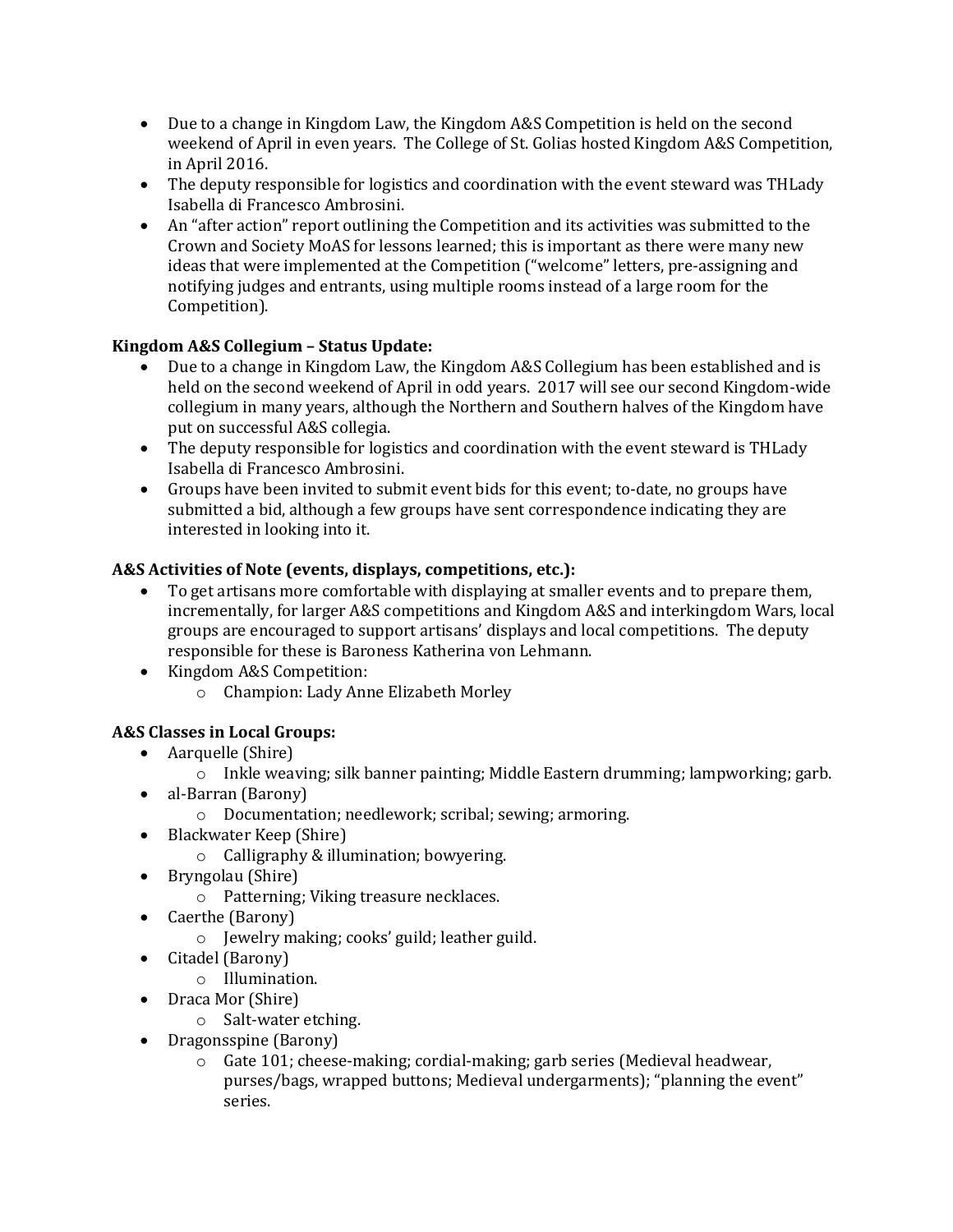- Drygestan (Shire)
	- o Norse culture; hair-braiding; rapier; court-dancing.
- Fontaine dans Sable (Barony)
	- o Basic coif; capes & drapes (for rapier); heraldry; gab & garb.
- Nahrun Kabirun (Shire)
	- $\circ$  Beginning leather tooling; SCA etiquette; pattern reading; court-dancing; how to merchant at events.
- Plattefordham (Shire)
	- o Open House project nights; armoring/metalworking.
- Ravenhyrst (Canton)
	- o Lucet cording; patterning.
- Unser Hafen (Barony)
	- o Craftsman guild; dance; wax tablet making; armoring; calligraphy guild.
- Villaleon (Shire)
	- o No classes.
- White Mountain (Shire)
	- o No classes.

# **Groups with No Local MoAS:**

- 1. Blackwater Keep (although the former MoAS submits reports sporadically)
- 2. Blaiddwyn (college of al-Barran)
- 3. Bloodstone (canton of Caerthe)
- 4. Bofharrach (canton of Unser Hafen)
- 5. Caer Galen (Barony required to have officer, but in process to fill vacancy)
- 6. Gleann Medonach
- 7. Hawk's Hollow
- 8. Hinterland
- 9. Rammes Keep (college of Unser Hafen)
- 10. Ravenhyrst (canton of Caerthe)
- 11. Rio de las Animas
- 12. St. Golias
- 13. Scola Metallorum (college of Caerthe)
- 14. Three Spires (college of Caerthe)
- 15. Tygre's Keep (college of Dragonsspine)
- 16. Windkeep

# **Kingdom-Wide Guilds:**

- Brewers' (guild-minister: TBA)
	- $\circ$  Guild-members deciding if they wish this to be an official Kingdom guild or not...
- Fiber Arts (guild-minister: THLady Hannah de Ávila)
	- o Not clear if this is a Baronial or a Kingdom guild…
- KAOS (guild-minister: THLady Hannah de Ávila)
	- o Not clear if this is an official Kingdom guild; it is a gathering of artisans across the Kingdom who exchange artistic gifts (a la the known-world Noblesse Largesse)…
- Lampwork (guild-minister: THLady Hannah de Ávila)
	- $\circ$  Not clear if this is an official Kingdom guild; there is a Baronial charter, since the Guild does have property…
- Moneying (guild-minister: Lady Cáelainn ingen Cháemgein hui Thaidc)
	- o Guild-members are working on the first few commissions: coins for the Crown.